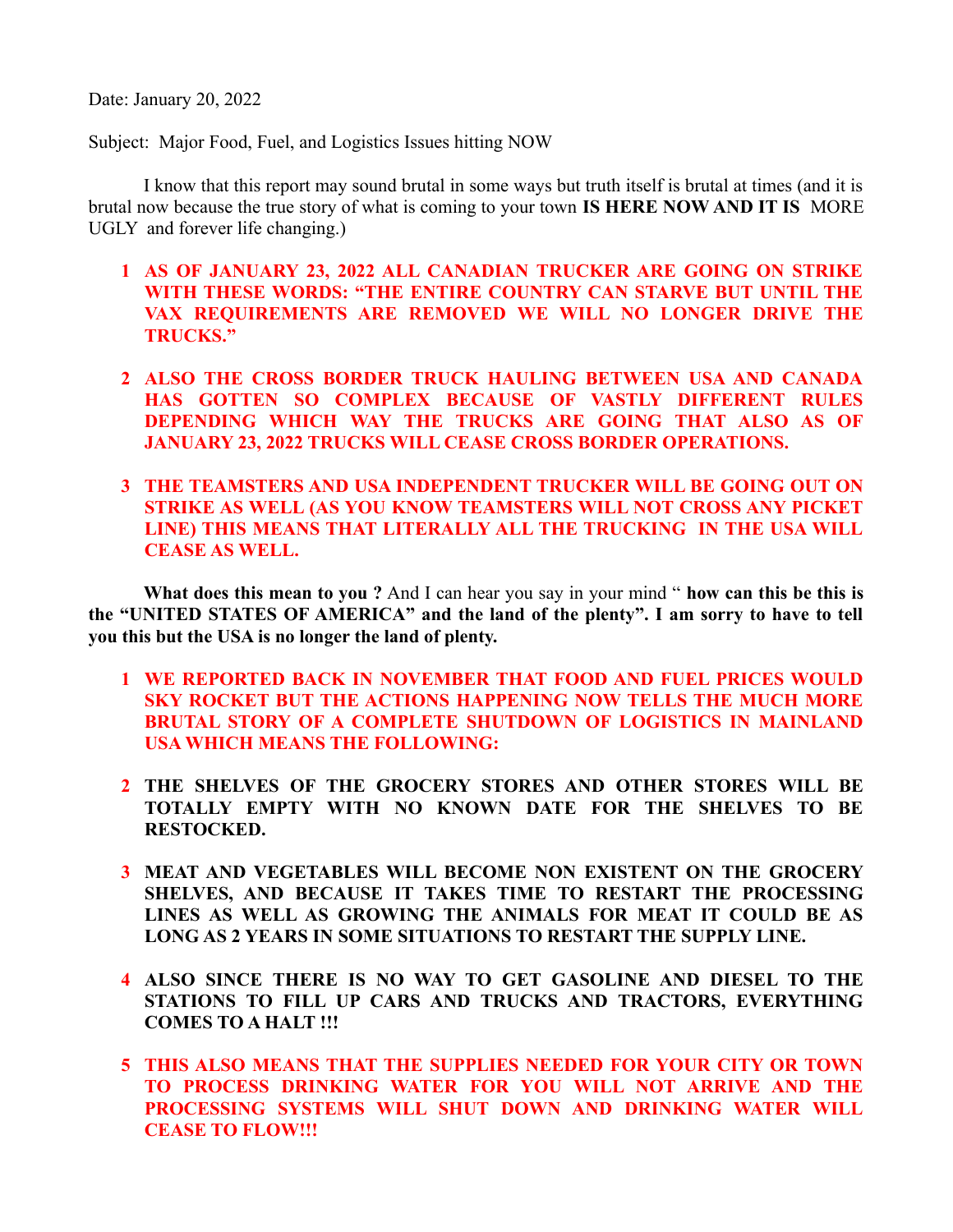- **6 ARE YOU TOTALLY PREPARED IN YOUR HEART AND SOUL TO FIGHT FOR WHAT YOU CLAIM YOU BELIEVE ? ARE YOU PREPARED IN YOUR PHYSICAL PREPARATIONS ?**
- **7 ARE YOU PREPARED TO DEFEND YOUR HOME IN PLACE IF THAT IS REQUIRED ?**

## **ANOTHER CRITICAL PART RELATED TO NO TRUCKS MOVING**

**THE FOLLOWING ADDITIONAL CRITICAL THINGS WILL OCCUR;**

- **1 DRUG STORES AND HOSPITALS WILL RUN OUT OF LIFE SAVING DRUGS LIKE INSULIN AND ANTIBIOTICS AS WELL AS CRITICAL SUPPLIES LIKE BANDAGES AND SO ON.**
- **2 ALL HOSPITALS WILL BE AFFECTED AS WELL IF THE POWER GRID GOES DOWN AND THEY RUN OUT OF FUEL FOR THEIR BACKUP POWER SYSTEMS. WHEN THERE IS NO MORE BACKUP POWER THE HOSPITALS WILL BE FORCED TO CLOSE.**
- **3 ALSO THERE ARE OVER 65 MILLION PEOPLE IN THE USA MAINLAND WHO DEPEND ON KEY ANTI DEPRESSANT PILLS OR OTHER BRAIN BEHAVIOR CHANGING PILLS TO REMAIN "NORMAL". STOPPING THEIR DRUGS WILL DEVASTATE THEM AND ALL THOSE AROUND THEM.**
- **4 CAR AND TRUCK DEALERS WILL RUN OUT OF STOCK BUT IT WILL NOT MATTER BECAUSE YOU WILL NOT BE ABLE TO BUY FUEL TO FILL THE TANK BECAUSE THE GAS STATIONS DEPEND ON TRUCKS FOR DELIVERY OF FUEL.**

**YOUR FIRST PRIORITY MUST BE TO KNEEL DOWN, REPENT OF YOUR SINS AND HUMBLY ASK GOD TO FORGIVE YOU AND TO PROTECT YOU AND GUIDE YOU THROUGH THE SITUATION THE COUNTRY NOW FACES.**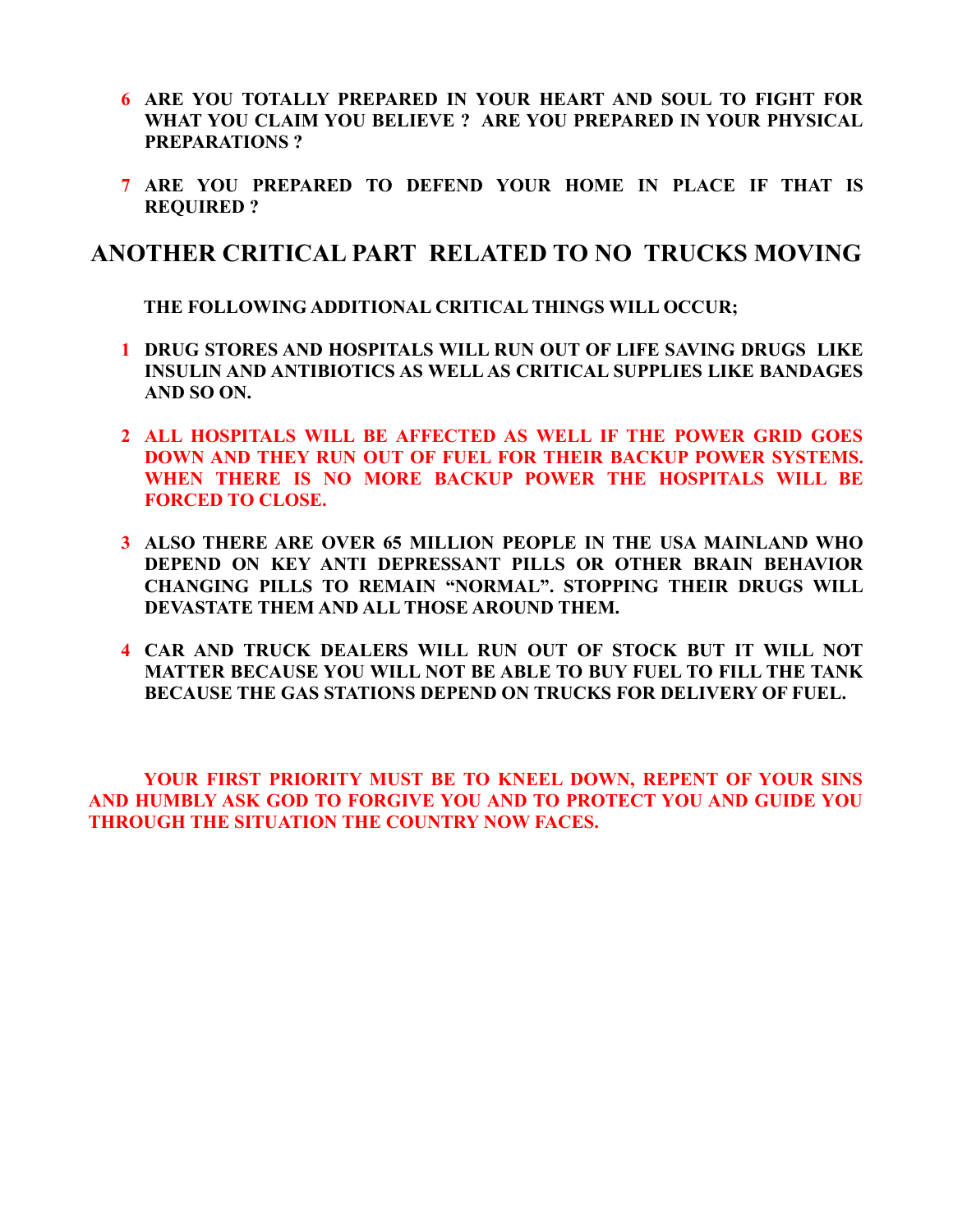## **CRITICAL WARNING !!!!!**

**BECAUSE OF THE THINGS HAPPENING BETWEEN USA AND NATO WITH RUSSIA THIS WARNING IS FOR ALL OF YOU !!!**

**THE NEW RUSSIAN ELECTRONIC WARFARE SYSTEM JAMS THE FOLLOWING THINGS:**

- **1 CELL PHONES**
- **2 WALKIE TALKIES**
- **3 RADIO AND TV STATIONS**
- **4 MILITARY COMMUNICATIONS WHICH DEPEND ON RF**
- **5 MILITARY JETS (ALREADY PROVEN IN THE UKRAINE)**
- **6 CIVILIAN JETS (ALREADY PROVEN IN THE UKRAINE)**

**IN SIMPLE DIRECT WORDS THIS IS NOT A TIME TO BE FLYING AND AWAY FROM THINGS YOU KNOW IN THE EVENT THAT BIG THINGS HAPPEN BECAUSE DIPLOMACY FAILED !!!**